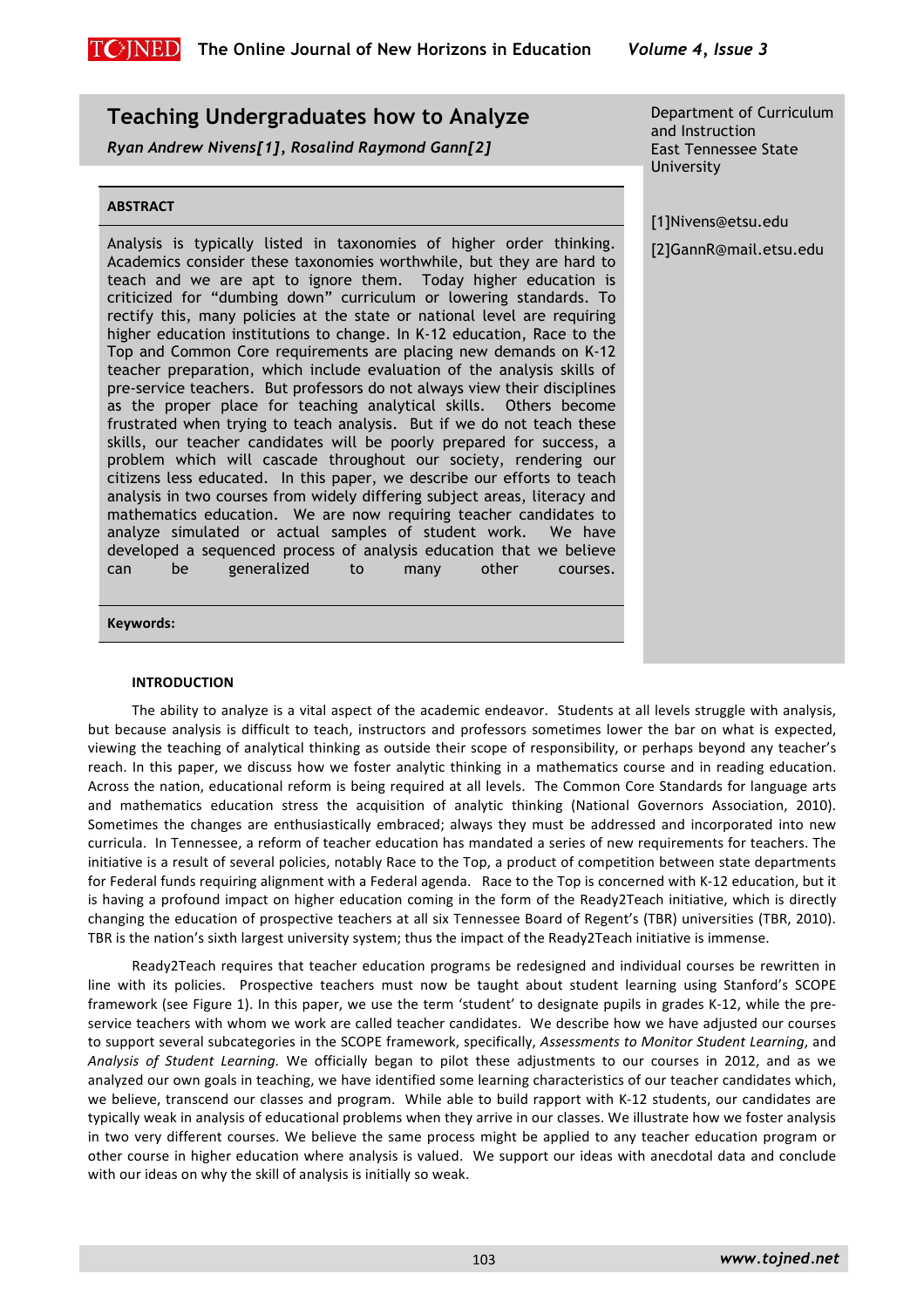



Figure 1. Stanford framework from the SCOPE project

# IMPLEMENTATION IN HIGHER EDUCATION, MATH METHODS EXAMPLE

The skill of analysis is required in many areas of our Interdisciplinary Studies in Education program, which prepares students to teach in grades K-6. One focus of our teaching is strategic analysis of student work.

Using a problem-based learning approach (Duch, Groh, & Allen, 2001; Levin, 2001), pre-service teachers hear a brief story about a struggling third grade student and are then presented with a sample of this student's work. Teacher candidates are given a week to study this case material. Following this, there is group analysis and discussion. Teacher candidates must prepare a 2-3 page analysis of student work, with this suggested structure: 1) Identification of misconception or errors, 2) Supporting evidence and 3) connection to other aspects of student work or relevant peer-reviewed literature.

At first, teacher candidates struggle with identification of student misconceptions. Typically, they react to incorrectly executed addition or subtraction by stating, "This student forgets to borrow or carry her ones." To scaffold the teacher candidates in their presentation of analysis, we instruct them to go beyond description. We require analysis. Most teacher candidates have not been required to conceptualize at this level, especially in the context of mathematics. They must move beyond description and produce such analyses as, "This student lacks knowledge of place value. When she adds  $9 + 6$ , she gets 15, but then writes both digits of the 15 in the tens column, even though there are still hundreds digits to add following this computation." The difference between these two statements is that the first identifies a procedural error, while the second identifies the mathematical knowledge, or lack thereof, causing the error.

Teacher candidates are required to provide examples from the student work in support of their analyses. They might say, "Her misconception of place value is evident in problem #2, when she attempts to add 197 + 66." Frequently, our teacher candidates can describe an error, but are unclear where they have seen it. Their writing sometimes lacks context, for our candidates sometimes assume the only audience for their writing is the professor who provided student samples and is fully familiar with them. Our goal, by contrast, is teaching them to write about math performance for other educators.

The requirement that they make connections to other aspects of the assignment or professional literature is the most difficult for the teacher candidates. Rarely have they read literature on analyzing student work, and finding links to other courses and internship experiences is difficult. In this assignment teacher candidates are expected to cite relevant literature; in the earlier example they might say something like, "Ashlock (2010) describes many errors in student computation and in particular illustrates student work that displays errors in place value that result in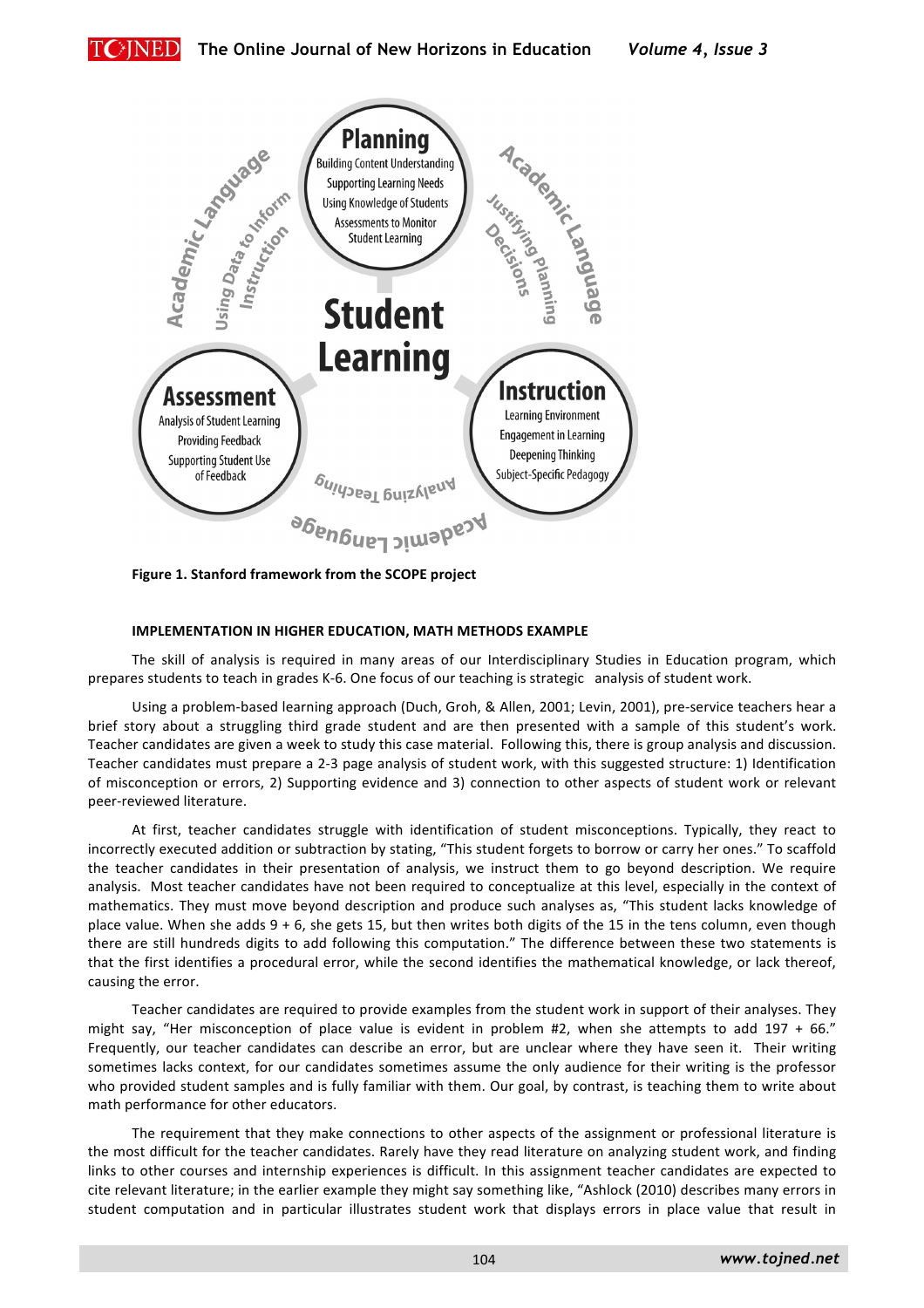unreasonable computations." As they learn to analyze obstacles to learning, teacher candidates also make connections to peer-reviewed literature documenting difficulties encountered by English Language Learners (ELLs) and students with special needs. The aim is helping the teacher candidate realize that analysis of student work is not a simple matter of saying what students "get right" and "get wrong" nor even of describing the error; rather, we seek a paradigm shift where errors are viewed as a means of assessing what a student is confused about and needs to learn next.

#### **IMPLEMENTATION IN HIGHER EDUCATION, READING COURSE EXAMPLE**

This way of looking at errors in math is similar to the miscue analysis we employ in literacy education (Johns, 2012). Assessment and Enhancement of Reading is an upper level course whose goal is making teacher candidates aware of reading as a developmental process. Our teacher candidates educational experience has taught them a discourse (Gee, 1999) where student output is graded, production is viewed as either right or wrong, and the role of the teacher is praising students, or else reprimanding them for not trying. We call this the discourse of scoring. It has limited utility in math education; nor is it particularly useful in teaching children to read. Our course seeks to move teacher candidates into a developmental discourse which examines what children already know about reading, analyzes what might be getting in their way, and suggests strategies for further mastery (Johns, 2012).

In one assignment, we require teacher candidates to administer the Johns Basic Reading Inventory to an elementary school child who reads at approximately grade level and to use the information thus gained to develop a developmentally appropriate reading activity. The assessment yields rich data on a young reader's errors, which in developmental discourse, we term "miscues" (Goodman, 1996). The assessment itself consists of graded word lists, reading passages and comprehension questions. It is easily administered, and when analyzed properly, it offers a window into the child's reading process, where it is possible to learn what a boy or girl does when encountering unfamiliar text (Aarnoutse, et al., 1999). By examining the word lists, we discover if they use or confuse graphically similar words such as 'ball' and 'doll'; whether they reverse letters and read 'saw' for 'was'; whether they decode the first part of the word and guess at the rest so that 'horse' is rendered 'house,' 'library' as 'liberty,' 'industry' as 'instruct,' and 'invention' is read as 'invitation.' The reading passages yield even richer data. We learn, first of all, if children expect what they read to make sense. If they do not, sentences such as "The puppy was a black poodle" might be rendered, "The puppy was a big puddle" and not self-corrected. On the Johns Inventory, miscues are coded as reversals, omissions, substitutions, insertions and non-words. Self-corrections using context and substitutions of contextually acceptable words are not deemed significant. The inventory sorts errors in comprehension, coding them as factual, thematic, inferential, and vocabulary based (Johns, 2012).

While teacher candidates have little difficulty administering the inventory, they find its analysis challenging. They resort to the discourse of scoring which they have learned since grade school. For example, when a child's decoding strategies break down on encountering unfamiliar words, a teacher candidate might write, "She did a great job on the fourth grade list and got all the words right, but when she got to the fifth grade list, she got sloppy and got 12 of them wrong." When a child renders a sentence, "The sun looks much larger than the stars you can see in the night sky" as "The sun looks bigger than stars you see up in the sky," we do not view it as a significant problem (Johns, 2012). Concerned about accuracy, our teacher candidates are apt to comment that the child needs to "slow down more so she'll get the words right."

To promote the discourse shift we are looking for, students are asked to organize their data as shown in Table

| Text says      | <b>Student's Miscue</b> |
|----------------|-------------------------|
| Puncture       | Picture                 |
| Ornamental     | Oatmeal                 |
| Complex        | Complete                |
| Contraction    | Contraption             |
| <b>Distort</b> | Distant                 |

#### Table 1. Samples of text and student miscues.

1.

In the above example, we want teacher candidates to notice that the student decodes the initial letter accurately in all cases and apparently guesses the rest. While the words substituted bear no semantic similarity to the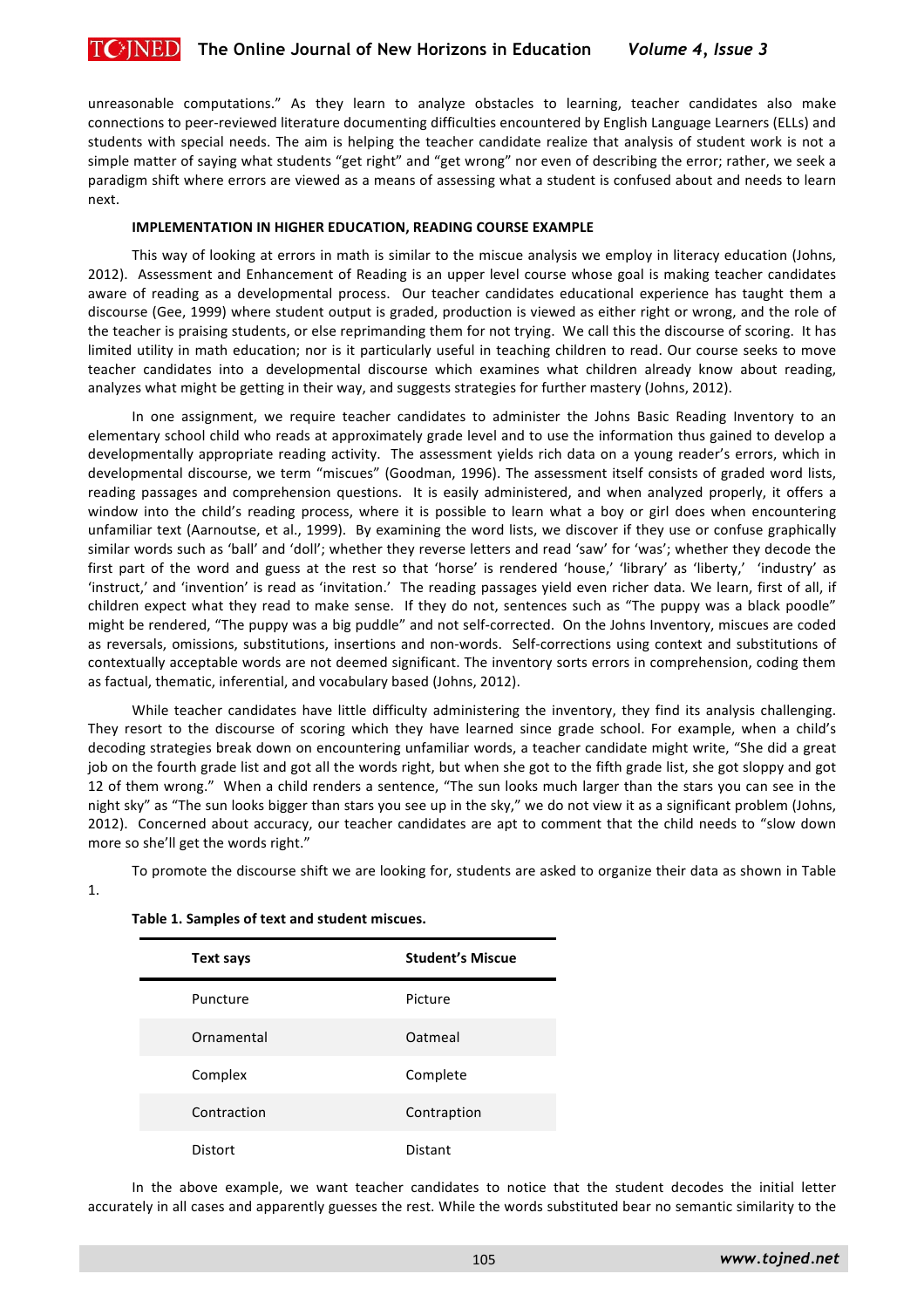text, they are usually of similar length and shape. The words "distant" and "distort," for example, are graphically similar. We want teacher candidates to realize that a student making such substitutions is overusing graphic and phonetic cues and makes inadequate use of context. The student may be unaware that text is supposed to make sense. In such instances, the teacher candidate must make the child aware of this as use of context is taught.

Typically, teacher candidates have trouble recognizing whether students utilize context as they read. They may have trouble discriminating between types of errors, though they are quick to correct them. Candidates have difficulty identifying the pattern of student errors and often tell us no pattern exists. For this reason, we require them to bring miscue data to class, where we examine it together. Initially, they are apt to frame data using the discourse of scoring, with which they have grown up (Gee, 1999). But as they recognize the utility of developmental discourse for planning instruction, our teacher candidates start using it in their assignments. A few resist. This, ironically, is where the instructor shifts to the discourse of scoring, and candidates are reminded of the requirements. Allowances are made for the unfamiliarity of the target discourse, and if on later assignments, our candidates show they have mastered developmental reading discourse, we adjust their grades accordingly. For while the scoring is useful in evaluating terminal achievement, we and our students are better served by a discourse of analysis and development when we teach.

## **EVIDENCE OF EFFECTIVENESS**

To teach in an age of accountability means we must supply evidence that our methods are proving effective. Administrators and other evaluators will require empirical proof that instructional strategies work. Until recently, there were no systems in place within our department to monitor the effectiveness of teacher candidate analytical skills external to our own grading. With a new assessment in place for our graduating seniors, we now have a category that evaluates our teacher candidates' skill in analysis. The edTPA is now required for all our teacher candidates who seek to graduate and receive a license to teach in grades K-6. In the 13 categories scored in this assessment, #10 specifically addresses analysis of student work. Table 2 shows our scores in item #10 exceed state and national averages. Our program scores higher than the national average in four categories. While this evidence is not conclusive, it suggests an elevated level of development in the area of analysis.



# Table 2. Scores for the edTPA

Elementary Math edTPA legend: Planning 1-4; Instructing 5-6; Assessing 7- 9; Analyzing-10; Academic Language-11-13